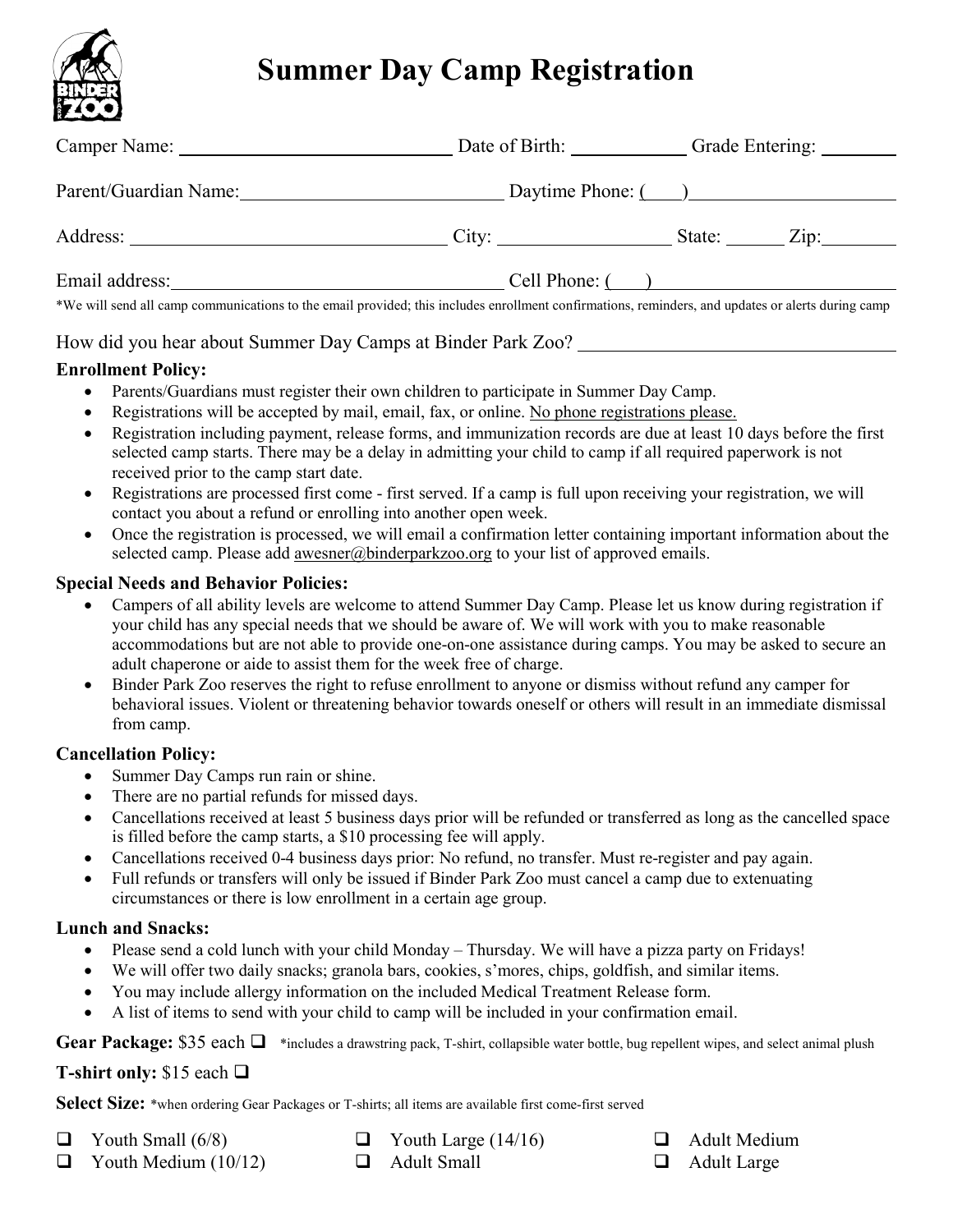#### **Topics and Dates:**

Please check the box next to the camp(s) you'd like to enroll your child in

| ⊔ | <b>Classy Animals</b><br>June 13 - 17, 2022<br>King Phillip Came Over For Great Spaghetti is a fun<br>way to remember how living things are classified.<br>Campers will enjoy exploring nature and meeting zoo<br>animals as they learn about scientific processes like<br>zoology and taxonomy! | \$200 | □ | <b>Animal Artifacts</b><br>\$200<br>July 18 - 22, 2022<br>Animals leave behind clues to tell us where they have<br>been, from horns and teeth to fur and feathers.<br>Campers will enjoy seeing the world through a<br>different lens in this one of a kind experience all<br>about animal bio-facts! |       |
|---|--------------------------------------------------------------------------------------------------------------------------------------------------------------------------------------------------------------------------------------------------------------------------------------------------|-------|---|-------------------------------------------------------------------------------------------------------------------------------------------------------------------------------------------------------------------------------------------------------------------------------------------------------|-------|
|   | <b>What's for Lunch?</b><br>June 20 - 24, 2022<br>Zoo animals eat a variety of healthy and natural items<br>made fresh every day! Campers will enjoy learning<br>about zoo diets as they get a crash course in the daily<br>enrichment of the animals!                                           | \$200 |   | <b>Habitat Design</b><br>July 25 - 29, 2022<br>Have you ever wondered where the animals go when<br>the zoo is closed? Campers will enjoy observing<br>different species on exhibit as they learn all about<br>designing a home at the zoo!                                                            | \$200 |
| ப | Dino Park Zoo<br>June 27 – July 1, 2022<br>Dinosaurs are at Binder Park Zoo! Campers will<br>enjoy walking with extinct creatures throughout the<br>park as they learn more about understanding the past<br>in order to better the future.<br>***No Camp July 4 – 8, 2022***                     | \$200 | ப | <b>Fact or Fiction</b><br>August $1 - 5$ , 2022<br>Things aren't always what they seem in the animal<br>kingdom! Campers will enjoy putting their<br>knowledge to the test as we play a game of "Fact or<br>Fiction" to find out why some animals get a bad<br>reputation.                            | \$200 |
| ⊔ | <b>Planet Survival</b><br>July $11 - 15$ , 2022<br>Let's team up to make a difference for wildlife!<br>Campers will enjoy getting to know some amazing<br>zoo animals and learning new ways to combat<br>pollution, habitat loss, and even poaching.                                             | \$200 | ப | <b>Eco-Kids</b><br>August 8 - 12, 2022<br>Go green for the planet when you learn valuable steps<br>that can save animals! Campers will enjoy learning to<br>reduce their environmental footprints by repurposing<br>everyday items into reusable treasures.                                           | \$200 |

\*\*Each week of camp has 40 spaces for preregistered campers entering grades  $1<sup>st</sup> - 7<sup>th</sup>$ . We will separate campers into two age appropriate learning environments during each week of camp. All ages will report to the same location for drop off and pick up.

Total Amount Due: \$

Mail, Fax, Email or Drop off registration packet with payment and immunizations records to:

Binder Park Zoo Attn: Amy Wesner 7400 Division Drive Battle Creek, MI 49014

[awesner@binderparkzoo.org](mailto:awesner@binderparkzoo.org) Direct Line: (269) 441-9032 Fax: (269) 979 – 8834

#### Make checks payable to: Binder Park Zoo

| $\Box$ Cash          | $\Box$ Check # | $\Box$ VISA | $\Box$ MasterCard | $\Box$ Discover | $\Box$ Am Ex |
|----------------------|----------------|-------------|-------------------|-----------------|--------------|
| Acct. Number         |                |             |                   | Exp. Date       |              |
| Name on Card         |                |             |                   | CVV#            |              |
| Cardholder Signature |                |             |                   | Date            |              |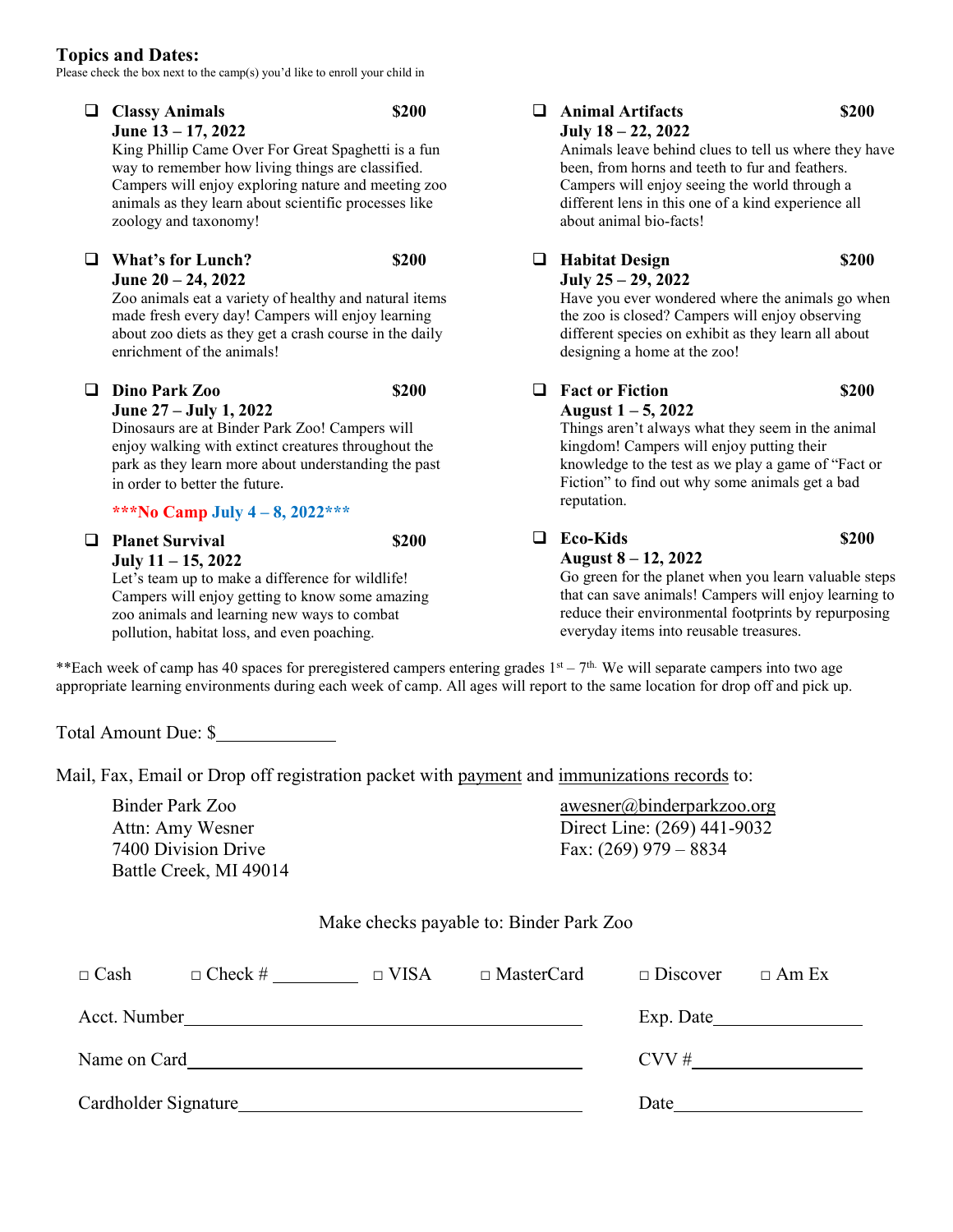

## **Medical Treatment Release Form**

Thank you for registering your child for Summer Day Camp. To ensure your child's safety, Binder Park Zoo requires parents and guardians of campers to grant authority to secure emergency medical treatment. Please know that Binder Park Zoo views this permission with circumspection; our procedures will always include notification and consultation with parents and guardians.

| Camper Name: <u>and the contract of the contract of the contract of the contract of the contract of the contract of the contract of the contract of the contract of the contract of the contract of the contract of the contract</u>                                                             |                                                                                                                                                                                                                                |
|--------------------------------------------------------------------------------------------------------------------------------------------------------------------------------------------------------------------------------------------------------------------------------------------------|--------------------------------------------------------------------------------------------------------------------------------------------------------------------------------------------------------------------------------|
| <b>Emergency Contacts:</b>                                                                                                                                                                                                                                                                       |                                                                                                                                                                                                                                |
|                                                                                                                                                                                                                                                                                                  |                                                                                                                                                                                                                                |
|                                                                                                                                                                                                                                                                                                  |                                                                                                                                                                                                                                |
|                                                                                                                                                                                                                                                                                                  |                                                                                                                                                                                                                                |
|                                                                                                                                                                                                                                                                                                  | Relation: Phone: ( )                                                                                                                                                                                                           |
|                                                                                                                                                                                                                                                                                                  | Doctor's name: Phone: ( )                                                                                                                                                                                                      |
|                                                                                                                                                                                                                                                                                                  |                                                                                                                                                                                                                                |
|                                                                                                                                                                                                                                                                                                  |                                                                                                                                                                                                                                |
| <b>Insurance Information:</b>                                                                                                                                                                                                                                                                    |                                                                                                                                                                                                                                |
|                                                                                                                                                                                                                                                                                                  | Company Name: Name: Name: Name: Name: Name: Name: Name: Name: Name: Name: Name: Name: Name: Name: Name: Name: Name: Name: Name: Name: Name: Name: Name: Name: Name: Name: Name: Name: Name: Name: Name: Name: Name: Name: Name |
|                                                                                                                                                                                                                                                                                                  |                                                                                                                                                                                                                                |
|                                                                                                                                                                                                                                                                                                  |                                                                                                                                                                                                                                |
| Policy#:                                                                                                                                                                                                                                                                                         |                                                                                                                                                                                                                                |
| Group #:                                                                                                                                                                                                                                                                                         |                                                                                                                                                                                                                                |
| <b>Allergies:</b>                                                                                                                                                                                                                                                                                |                                                                                                                                                                                                                                |
|                                                                                                                                                                                                                                                                                                  | Medicines: Networks and the set of the set of the set of the set of the set of the set of the set of the set of the set of the set of the set of the set of the set of the set of the set of the set of the set of the set of  |
|                                                                                                                                                                                                                                                                                                  |                                                                                                                                                                                                                                |
|                                                                                                                                                                                                                                                                                                  |                                                                                                                                                                                                                                |
| <b>Pre-existing Conditions:</b>                                                                                                                                                                                                                                                                  | Medical diagnoses (including psychiatric, psychological and/or mental health):                                                                                                                                                 |
|                                                                                                                                                                                                                                                                                                  |                                                                                                                                                                                                                                |
|                                                                                                                                                                                                                                                                                                  | Medications being sent to camp (Epi-pen, OTC, etc.): ____________________________                                                                                                                                              |
| $\mathbf{r}$ and $\mathbf{r}$ and $\mathbf{r}$ and $\mathbf{r}$ and $\mathbf{r}$ and $\mathbf{r}$ and $\mathbf{r}$ and $\mathbf{r}$ and $\mathbf{r}$ and $\mathbf{r}$ and $\mathbf{r}$ and $\mathbf{r}$ and $\mathbf{r}$ and $\mathbf{r}$ and $\mathbf{r}$ and $\mathbf{r}$ and $\mathbf{r}$ and |                                                                                                                                                                                                                                |

Instructions for use:

Limitation of camper activities:

*Please provide a hard copy of Immunization records at least 10 days prior to the first day of camp. 7400 Division Drive – Battle Creek, MI 49014 – Fax: 269-979-8834 – or email to [awesner@binderparkzoo.org](mailto:awesner@binderparkzoo.org)*

### **Vaccines required for participation in Summer Day Camps:**

- Hepatitis B; Measles, Mumps, Rubella (MMR); Polio; Tetanus, Diphtheria, Pertussis (Td/Tdap)
- If you do not have proof of vaccination for personal reasons, please provide a letter from the State of Michigan verifying your decision.
- We reserve the right to decline registration to unvaccinated campers in order to provide a safe environment for all.

By signing, I authorize the staff of Binder Park Zoo to secure emergency medical and surgical treatment, and to provide routine, non-surgical medical, psychological or psychiatric care, for my child while participating in youth camp. Except as set forth above under 'Allergies and Pre-Existing Conditions', I certify that my child is in good health and can participate in all normal activities of the group. I agree to be solely responsible for all expenses incurred for any medical services rendered. I consent to the HIPAA Disclosure Statement on the reverse side of this form for the participant who is also referred as Patient.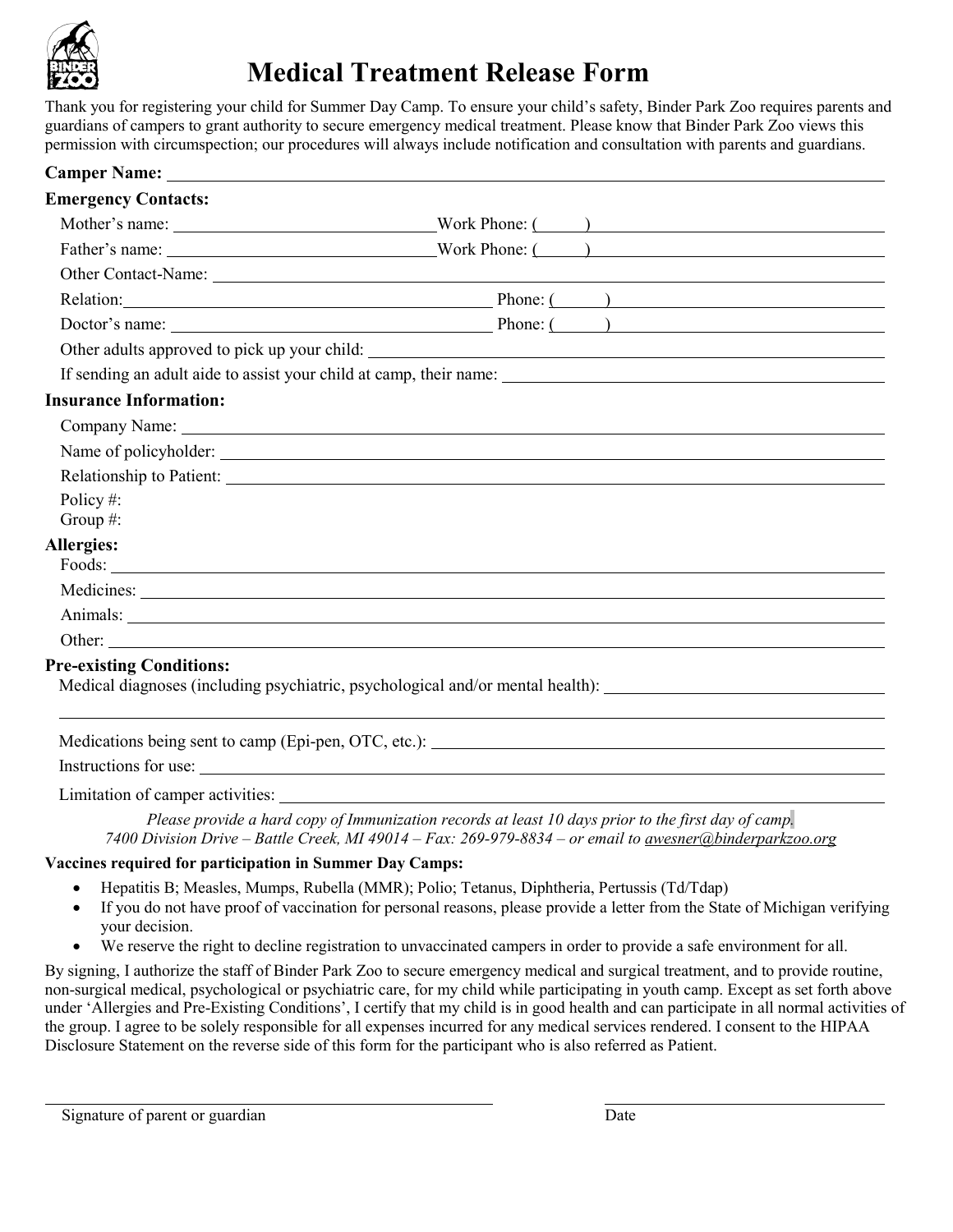#### Authorization for Disclosure and Use of Protected Health Information

I. I give this Authorization for Disclosure and Use of Protected Health Information pursuant to the Health Insurance Portability and Accountability Act of 1996 ("HIPAA"), 42 USC 1320d, and regulations promulgated under HIPAA. It is the Patient's intent that this document is a valid authorization under 45 CFR Part 164, Subpart E (the "HIPAA Privacy Regulations").

II. The Patient authorizes any Covered Entity to disclose any and all of the Patient's Protected Health Information to any Authorized Recipient at the request of such Authorized Recipient, for any purpose or use designated by any Authorized Recipient, including, without limitation, for any purpose. The Patient authorizes any Authorized Recipient to use and disclose any of the Patient's Protected Health Information for any purpose.

III. The Patient has the right to revoke this Authorization at any time. The Patient revokes this Authorization by executing a written revocation of this Authorization. If this Authorization is revoked, then any person acting in good faith reliance on this Authorization, without actual knowledge of the revocation, is held harmless.

IV. The Patient acknowledges that information disclosed pursuant to this Authorization may be subject to re-disclosure by the recipient, and no longer be protected by the HIPAA Privacy Rule. The Patient acknowledges that, unless provided otherwise in a notice complying with the HIPAA Privacy Regulations under conditions described in the HIPAA Privacy Regulations, a Covered Entity may not condition treatment, payment, enrollment, or eligibility for benefits on whether the Patient signs this Authorization. The Patient acknowledges that the Patient has received a copy of this Authorization.

V. This Authorization expires on the earlier of (i) the date that the Patient designates as the expiration date in any written revocation of this Authorization; and (ii) the date which is twenty years after the date of the Patient's death.

VI. All persons may rely on reproduced executed copies of this document. Persons to whom a copy of this document has been provided, including, without limitation, medical care providers, advisors, legal counsel, and family members, may provide a copy of this document to such other persons as any of them, in their discretion, deem appropriate, and I hold such providers harmless and indemnify them from any liability for providing copies of this document.